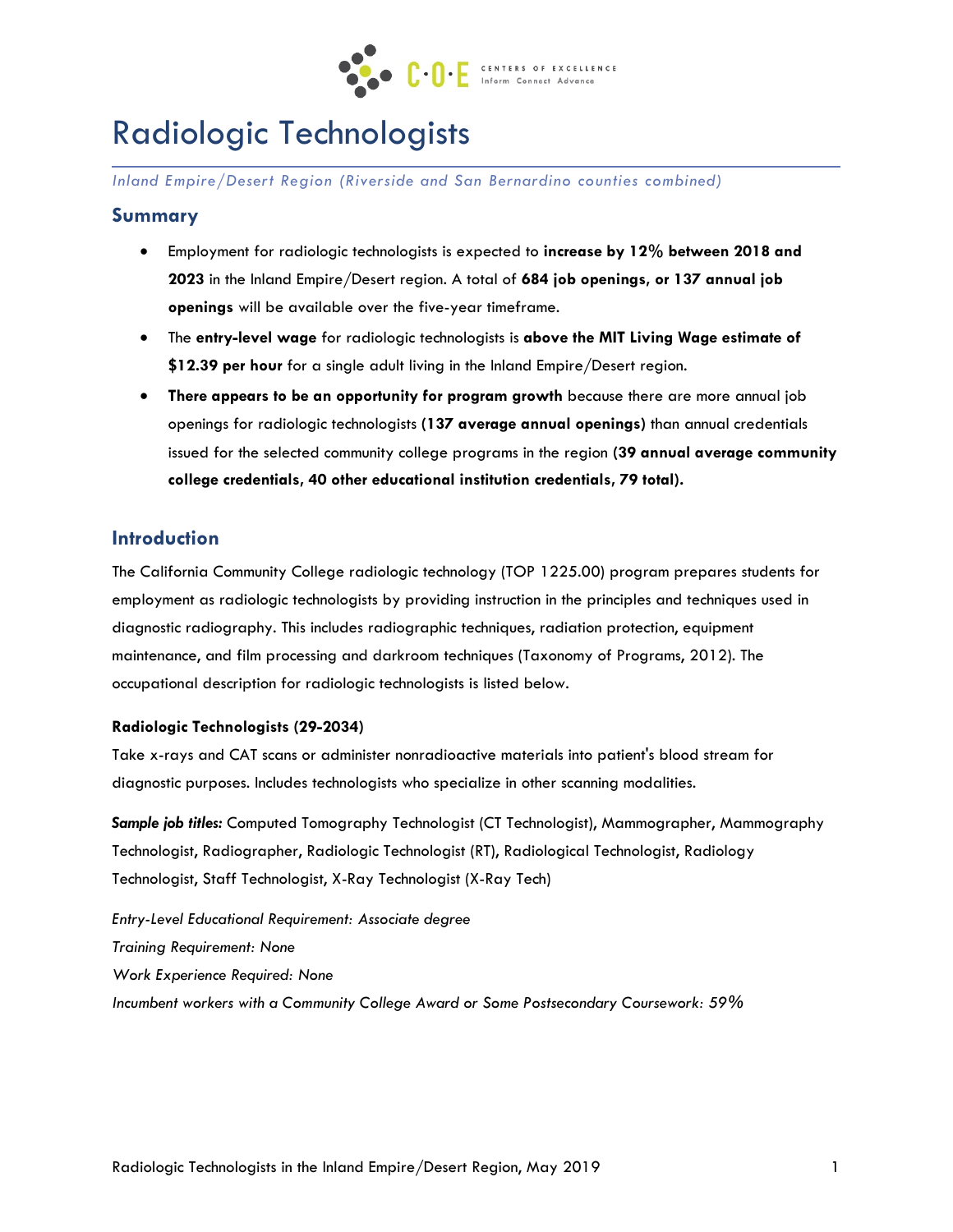

# **Job Opportunities**

In 2018, there were 1,741 radiologic technologist jobs in the Inland Empire/Desert region (IEDR). This occupation is projected to increase employment by 12% by 2023. Employers in the region will need to hire 684 workers over the next five years to fill new jobs and backfill jobs that workers are permanently vacating (includes occupational transfers and retirements). Exhibit 1 displays five-year projections for radiologic technologists in the IEDR.

|  | Exhibit 1: Five-year projections for radiologic technologists |  |  |  |
|--|---------------------------------------------------------------|--|--|--|
|  |                                                               |  |  |  |

| 2018 Jobs | $2023$ Jobs | $5 - Yr$ %<br>Change<br>(New Jobs) | 5-Yr Openings<br>$New +$<br><b>Replacement Jobs)</b> | Annual<br><b>Openings (New +</b><br><b>Replacement Jobs)</b> | $%$ of<br>workers<br>age $55+$ |
|-----------|-------------|------------------------------------|------------------------------------------------------|--------------------------------------------------------------|--------------------------------|
| 1.741     | 1.955       | $2\%$                              | 684                                                  | 137                                                          | 8% ا                           |

Source: EMSI 2019.2

## **Earnings**

The entry-level wage for radiologic technologists is above the MIT Living Wage estimate of \$12.39 per hour for a single adult living in the IEDR (Glasmeier, 2019). This wage is also sufficient for two working adults and one child (\$14.75 per hour, per adult, or \$30,680 annually for each adult). Exhibit 2 displays wage information for radiologic technologists in the Inland Empire/Desert region.

*Exhibit 2: Earnings for radiologic technologists*

| Entry to Experienced Hourly Wage <b>b</b><br>Ranae<br>(25th to 75th percentile) | <b>Median Wage</b><br>(50 <sup>th</sup> percentile) | <b>Average Annual Earnings</b> |
|---------------------------------------------------------------------------------|-----------------------------------------------------|--------------------------------|
| \$28.29 to \$39.32                                                              | \$34.30                                             | \$70,500                       |

Source: EMSI 2019.2

# **Job Postings, Employers, Skills, Education, and Certifications**

Exhibit 3 displays the number of job ads posted during the last 12 months along with the regional and statewide average time to fill for radiologic technologists in the IEDR. On average, local employers fill online job postings for radiologic technologists within 40 days. This regional average is the same as the statewide average, indicating that local employers fill open positions within a similar timeframe as other California employers.

| $\sim$ . The state and the state in the state of the state of the state of $\sim$ state $\sim$ . The state |                                                                         |        |  |  |
|------------------------------------------------------------------------------------------------------------|-------------------------------------------------------------------------|--------|--|--|
| 'Job Ads i                                                                                                 | Regional Average Time to Fill California Average Time to Fill<br>(Davs) | (Days) |  |  |
| 344                                                                                                        | 40                                                                      | 40     |  |  |
| $ -$<br>.                                                                                                  |                                                                         |        |  |  |

*Exhibit 3: Job ads and time to fill for radiologic technologists, May 2018 – Apr2019*

Source: Burning Glass – Labor Insights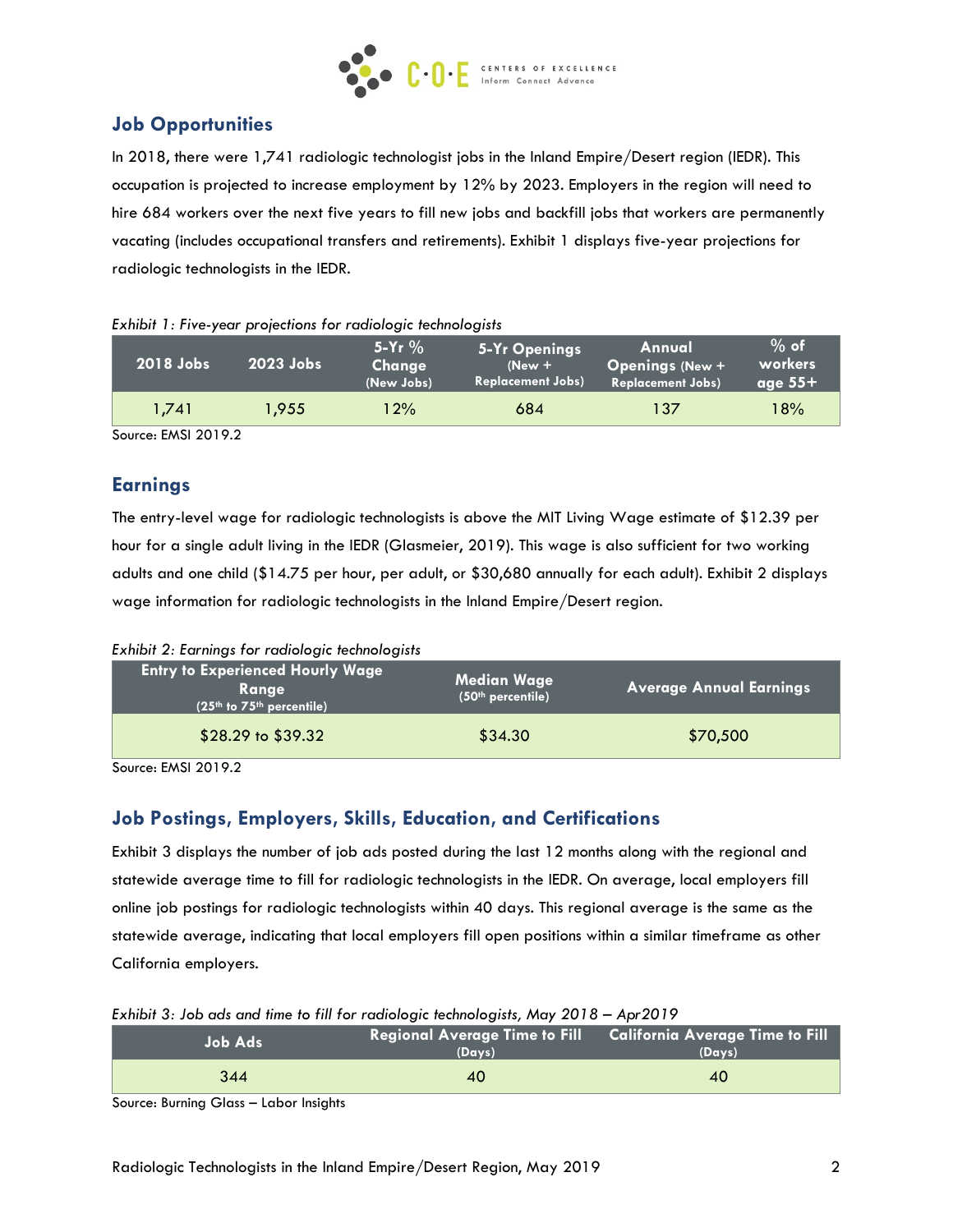

Exhibit 4 displays the employers posting the most job ads for radiologic technologists during the last 12 months in the IEDR.

*Exhibit 4: Employers posting the most job ads, May 2018 – Apr2019*

| Occupation                                  | <b>Employers</b>                                                                                    |  |
|---------------------------------------------|-----------------------------------------------------------------------------------------------------|--|
| Radiologic Technologists $(n=281)$          | • Loma Linda University Health<br>• Temecula Valley Hospital<br><b>Riverside Community Hospital</b> |  |
| Carriera División Olarea - Labara bastablea |                                                                                                     |  |

Source: Burning Glass – Labor Insights

Exhibit 5 displays a sample of specialized and employability skills that employers are seeking when looking for workers to fill radiologic technologist positions. Specialized skills are occupation-specific skills that employers are requesting for industry or job competency. Employability skills are foundational skills that transcend industries and occupations; this category is commonly referred to as "soft skills." The skills requested in job postings may be utilized as a helpful guide for curriculum development.

*Exhibit 5: Sample of in-demand skills from employer job ads, May 2018 – Apr2019*

| <b>Occupation</b>                            | <b>Specialized Skills</b>                   | <b>Employability Skills</b>                                   |  |  |
|----------------------------------------------|---------------------------------------------|---------------------------------------------------------------|--|--|
| <b>Radiologic Technologists</b><br>$(n=317)$ | X-Rays<br><b>Patient Care</b><br>Ultrasound | • Teamwork/Collaboration<br>• Communication Skills<br>English |  |  |

Source: Burning Glass – Labor Insights

Exhibit 6 displays the work experience and entry-level education typically required to enter this occupation according to the Bureau of Labor Statistics (BLS), educational attainment for incumbent workers with "some college, no degree" and an "associate degree" according to the U.S. Census (2016-17), and the minimum advertised education requirement from employer job ads.

*Exhibit 6: Work experience, typical entry-level education, educational attainment, and minimum advertised education requirements for radiologic technologists, May 2018 – Apr2019*

| <b>Typical Entry-</b>              |                                                        | <b>Minimum Advertised Education Requirement</b><br>from Job Ads |                                |                                                     |                     |                                     |
|------------------------------------|--------------------------------------------------------|-----------------------------------------------------------------|--------------------------------|-----------------------------------------------------|---------------------|-------------------------------------|
| <b>Occupation</b>                  | <b>Level</b><br><b>Education</b><br><b>Requirement</b> | <b>Educational</b><br>Attainment*                               | Number<br>of Job<br>Ads $(n=)$ | High school<br>diploma or<br>vocational<br>training | Associate<br>degree | Bachelor's<br>'degree or,<br>higher |
| Radiologic<br><b>Technologists</b> | Associate<br>degree                                    | 59%                                                             | 237                            | $\overline{\phantom{0}}$                            | 93%                 | 7%                                  |

Source: EMSI 2019.2, Burning Glass – Labor Insights

\*Percentage of incumbent workers with a Community College Credential or Some Postsecondary Coursework.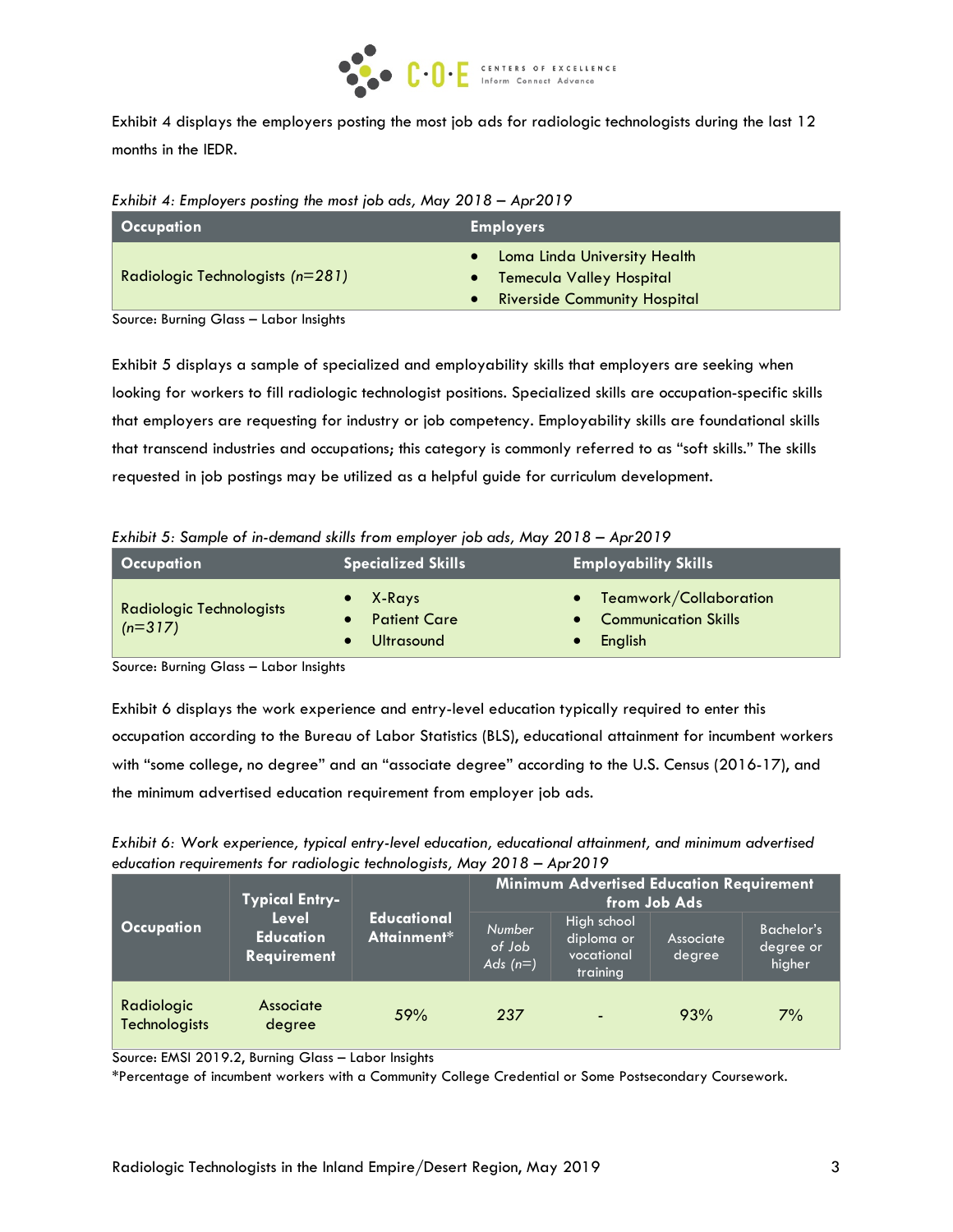

The statewide regulatory agency for radiologic technologists is the Radiologic Health Branch (RHB), which is within the Radiation Safety and Environmental Management Division of the California Department of Public Health. Radiologic technologist licensing is available through the American Registry of Radiologic Technologists (ARRT), which is a leading national credentialing organization for radiation therapy. For more information about radiologic technologist requirements and credentials, visit the AART website (2019). Exhibit 7 displays the certifications required by employers posting job ads for the radiologic technologists in the Inland Empire/Desert region.

*Exhibit 7: Top certifications required by employer job ads in the Inland Empire/Desert region, May 2018 – Apr2019*

| Occupation                         | <u>l</u> Certifications i                                                               |  |
|------------------------------------|-----------------------------------------------------------------------------------------|--|
| Radiologic Technologists $(n=283)$ | American Registry of Radiologic Technologists (ARRT)<br><b>Basic Life Support (BLS)</b> |  |

Source: Burning Glass – Labor Insights

## **Student Completions and Program Outcomes**

Exhibit 8 displays the average annual regional California Community College (CCC) credentials conferred during the three academic years between 2014 and 2017, from the California Community Colleges Chancellor's Office Management Information Systems (MIS) Data Mart, along with enrollments from the most recent year available on LaunchBoard. Credentials are the combined total of associate degrees and certificates issued during the timeframe, divided by three in order to calculate an annual average. This is done to minimize the effect of atypical variation that might be present in a single year. Enrollments are the count of enrollments in courses assigned to the TOP code in the selected year. The relevant TOP code is from the Taxonomy of Programs manual, and the corresponding program titles used at each college (in *italics*) are sourced from the Chancellor's Office Curriculum Inventory (COCI). Please note, a credential is not always equal to a single person in search of a job opening since a student may earn more than one credential, such as an associate degree in addition to a certificate.

| 1225.00 - Radiologic Technology              | <b>CCC Enrollments,</b><br>Academic Year 2016-17 | <b>CCC Annual Average</b><br><b>Credentials, Academic</b><br><b>Years 2014-17</b> |
|----------------------------------------------|--------------------------------------------------|-----------------------------------------------------------------------------------|
| <b>Chaffey</b> - Radiologic Technology       | 576                                              |                                                                                   |
| <b>Associate Degree</b>                      |                                                  | 24                                                                                |
| <b>Crafton Hills</b> - Radiologic Technology | 311                                              |                                                                                   |
| <b>Associate Degree</b>                      |                                                  | 8                                                                                 |
| Certificate 60+ semester units               |                                                  |                                                                                   |

*Exhibit 8: Annual average community college credentials and enrollments for the radiologic technology program in the Inland Empire/Desert region*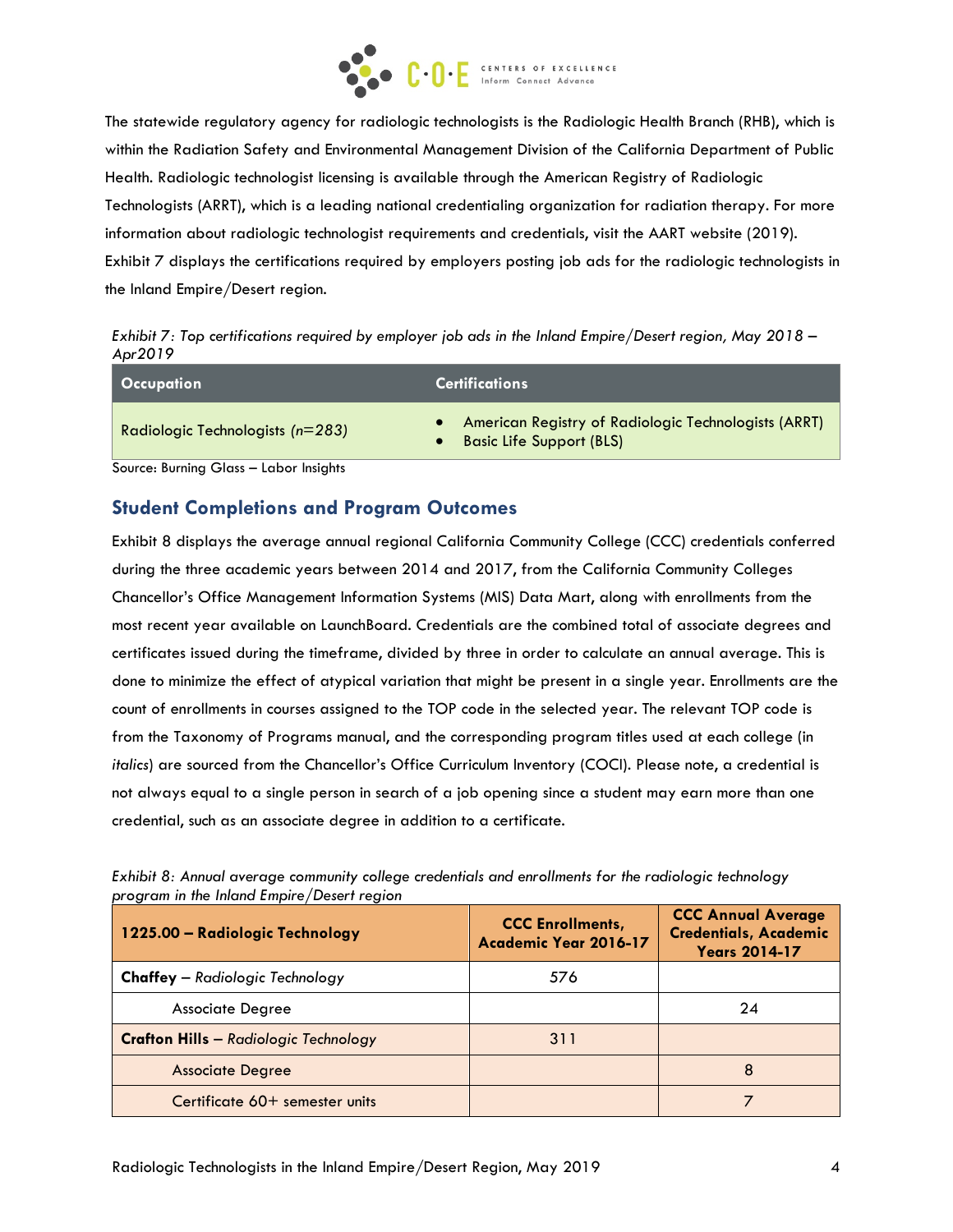

| 1225.00 - Radiologic Technology                                        | <b>CCC Enrollments,</b><br>Academic Year 2016-17 | <b>CCC Annual Average</b><br><b>Credentials, Academic</b><br><b>Years 2014-17</b> |
|------------------------------------------------------------------------|--------------------------------------------------|-----------------------------------------------------------------------------------|
| <b>Total CCC Enrollments,</b><br>Academic Year 2016-17                 | 887                                              |                                                                                   |
| <b>Total Annual Average CCC Credentials,</b><br>Academic Years 2014-17 |                                                  | 39                                                                                |

Source: LaunchBoard, MIS Data Mart, COCI

Community college student outcome information is from LaunchBoard and based on the selected TOP code and region. These metrics are based on records submitted to the California Community Colleges Chancellor's Office Management Information Systems (MIS) by community colleges, which comes from selfreported student information from CCC Apply and the National Student Clearinghouse. Employment and earnings metrics are sourced from records provided by California's Employment Development Department's Unemployment Insurance database. When available, outcomes for completers are reported in order to demonstrate the impact that earning a degree or certificate can have on employment and earnings. For more information on the types of students included for each metric, please see the web link for LaunchBoard's Strong Workforce Program Metrics Data Element Dictionary in the References section (LaunchBoard, 2019a). Finally, employment in a job closely related to the field of study comes from selfreported student responses on the CTE Employment Outcomes Survey (CTEOS), administered by Santa Rosa Junior College (LaunchBoard, 2017). Data from the latest academic year for each metric is provided in Exhibit 9.

| <b>Strong Workforce Program Metrics:</b><br>1225.00 - Radiologic Technology<br>Academic Year 2015-16, unless noted otherwise | <b>Inland</b><br><b>Empire/Desert</b><br><b>Region</b> | California<br>Median |
|------------------------------------------------------------------------------------------------------------------------------|--------------------------------------------------------|----------------------|
| Course enrollments (2016-17)                                                                                                 | 887                                                    | 525                  |
| Completed 12+ units in one year (2016-17)                                                                                    | 65                                                     | 46                   |
| Economically disadvantaged students* (2016-17)                                                                               | 80%                                                    | 84%                  |
| Employed in the fourth fiscal quarter after exit (completers)                                                                | 94%                                                    | 90%                  |
| Median annual earnings* (completers)                                                                                         | \$73,558                                               | \$58,198             |
| Job closely related to the field of study (2014-15)                                                                          | 93%                                                    | 92%                  |
| Median change in earnings (completers)                                                                                       | 615%                                                   | 191%                 |
| Attained a living wage (completers and skills-builders)                                                                      | 74%                                                    | 76%                  |

*Exhibit 9: Radiologic technology strong workforce program outcomes*

Source: LaunchBoard

\*Data for these metrics is available in Community College Pipeline. All others are available in Strong Program Workforce Metrics.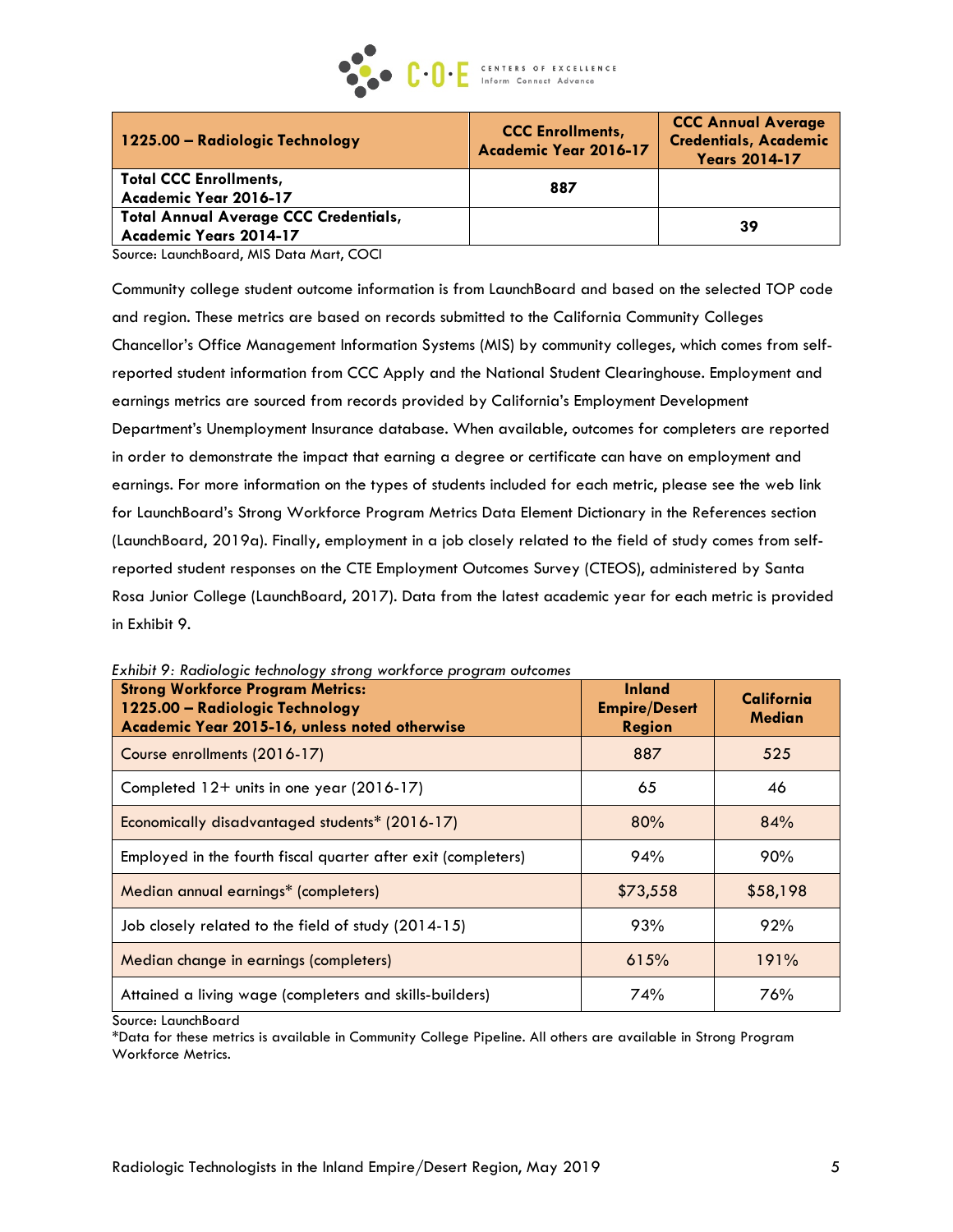

Credentials granted from other educational providers outside of the California Community College system are displayed in Exhibit 9, along with the relevant CIP code. This is final release data compiled from the Integrated Postsecondary Education Data System (IPEDS) for the most recent three years available.

*Exhibit 9: Annual average other educational institution completions for the medical radiologic technology/science – radiation therapist program in the Inland Empire/Desert Region*

| 51.0907 - Medical Radiologic Technology/Science -<br><b>Radiation Therapist</b> | <b>Other Educational Institutions</b><br><b>Annual Average Certificates or</b><br><b>Other Credit Credentials (2013-16)</b> |
|---------------------------------------------------------------------------------|-----------------------------------------------------------------------------------------------------------------------------|
| <b>Loma Linda University</b>                                                    |                                                                                                                             |
| <b>Associate Degree</b>                                                         | 32                                                                                                                          |
| Award $1 < 2$ academic yrs                                                      | 8                                                                                                                           |
| Total annual average other awards, Academic Years 2013-16                       | 40                                                                                                                          |

Source: IPEDS